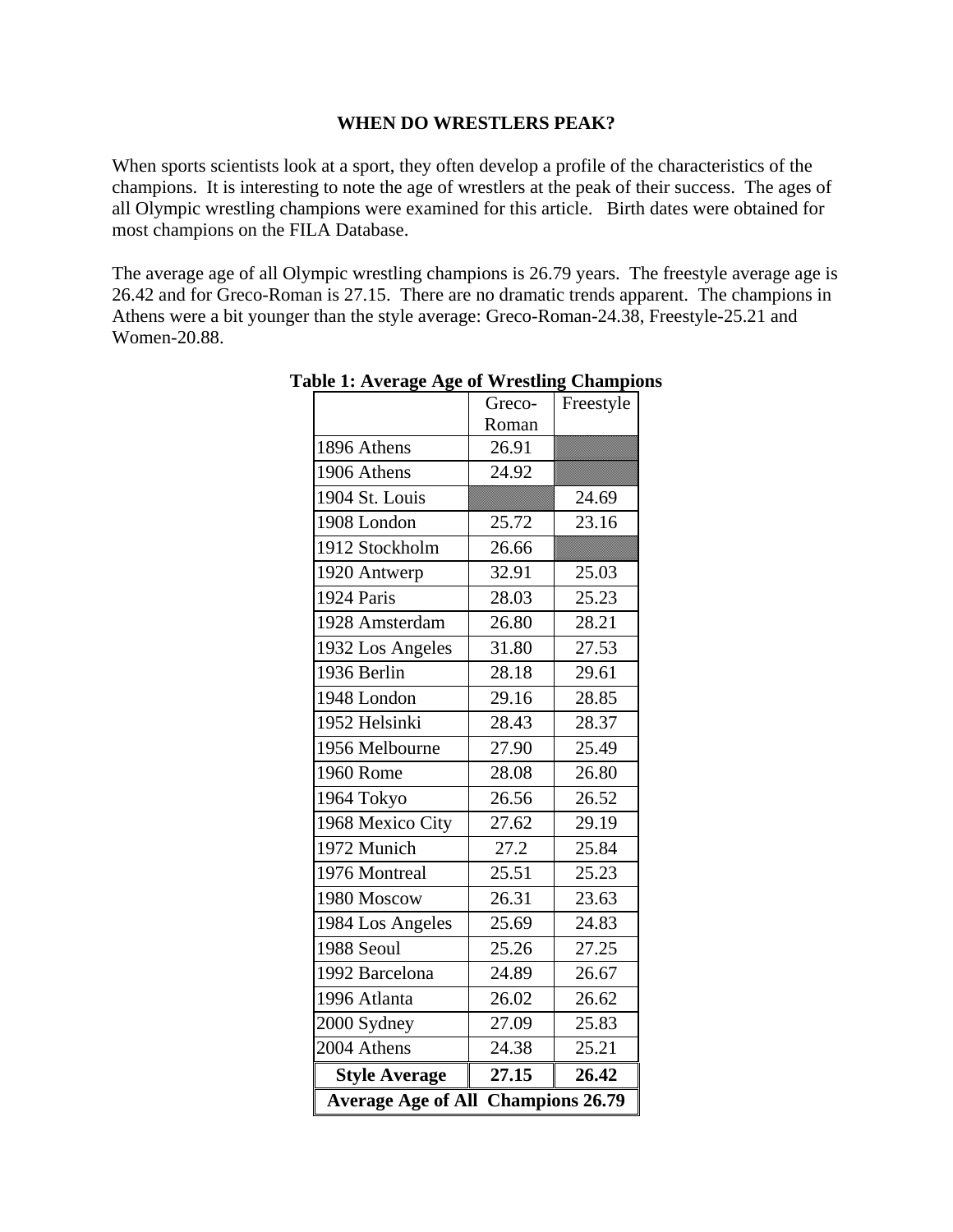The range of ages are shown in Table 2. This table lists the ten youngest and ten oldest champions. The youngest ever champion was 19.6 years old and the oldest was 41.52.

| <b>Ten Youngest Olympic Wrestling Champions</b>                                                                                |       |                                               |                     |  |
|--------------------------------------------------------------------------------------------------------------------------------|-------|-----------------------------------------------|---------------------|--|
| Wrestler                                                                                                                       | Age   | <b>Games</b>                                  | <b>Weight Class</b> |  |
| Saban Trstena YUG                                                                                                              | 19.6  | 1984 Los Angeles                              | FS 52 kg            |  |
| Suren Nalbandyan USSR                                                                                                          | 20.13 | 1976 Montreal                                 | GR 68 kg            |  |
| Yerlikaya Hamza TUR                                                                                                            | 20.13 | 1996 Atlanta                                  | GR 82 kg            |  |
| Shazam Safin USSR                                                                                                              | 20.30 | 1952 Helsinki                                 | GR 67 kg            |  |
| Sanasar Oganesyan USSR                                                                                                         | 20.48 | 1980 Moscow                                   | FS 90 kg            |  |
| Magomedgasan Abushev USSR                                                                                                      | 20.71 | 1980 Moscow                                   | FS 62 kg            |  |
| Alexander Karelin USSR                                                                                                         | 21.00 | 1988 Seoul                                    | GR 100+ kg          |  |
| <b>Il Kim PRK</b>                                                                                                              | 21.02 | 1992 Barcelona                                | FS 48 kg            |  |
| Varteres Samourgashev                                                                                                          | 21.03 | 2000 Sydney                                   | GR 63 kg            |  |
| George de Relwyskow GBR                                                                                                        | 21.06 | 1908 London                                   | FS 66.6 kg          |  |
| <b>Bouvaisa Saitiev RUS</b>                                                                                                    | 21.39 | 1996 Atlanta                                  | FS 74 kg            |  |
| *Bayram Sit TUR, FS 62 kg, 1952 Helsinki, listed as born 1/1/1930. This would mean that he was 21.34                           |       |                                               |                     |  |
| years old. However, the records of many early Turkish wrestlers have birth dates entered as Jan 1st,<br>probably as a default. |       |                                               |                     |  |
|                                                                                                                                |       | <b>Ten Oldest Olympic Wrestling Champions</b> |                     |  |
| <b>Adolf Lindfors FIN</b>                                                                                                      | 41.52 | 1920 Antwerp                                  | GR 82+ kg           |  |
| Anatoli Roschtschin USSR                                                                                                       | 40.49 | 1972 Munich                                   | GR 100+ kg          |  |
| Arsen Mekokishvili USSR                                                                                                        | 40.27 | 1952 Helsinki                                 | $FS 87+kg$          |  |
| Gyula Bobis HUN                                                                                                                | 38.81 | 1948 London                                   | $FS 87 + kg$        |  |
| <b>Johanes Kotkas USSR</b>                                                                                                     | 37.48 | 1952 Helsinki                                 | $GR 100 + kg$       |  |
| Kaarlo Anttilla FIN                                                                                                            | 36.85 | 1924 Paris                                    | GR 62 kg            |  |
| Carl Westergren SWE                                                                                                            | 36.80 | 1932 Los Angeles                              | GR $87 + kg$        |  |
| Valentin Jordanov BUL                                                                                                          | 36.51 | 1996 Atlanta                                  | FS 52 kg            |  |
| Kaarlo Maekinen FIN                                                                                                            | 36.21 | 1928 Amsterdam                                | FS 56 kg            |  |
| <b>Claes Johansen SWE</b>                                                                                                      | 35.78 | 1920 Antwerp                                  | GR 82.5 kg          |  |

**Table 2: Range of Ages of the Olympic Wrestling Champions** 

Weight classes have changed throughout the years and the youngest champions seem to be present in the lighter classes. 7 out of 10 champions were from weight classes less than 70 kg. However, Alexander Karelin, one of the greatest wrestlers/heavyweights of all time, won his first title as the  $7<sup>th</sup>$  youngest Olympic wrestling champion of all time. What one generally sees is that the oldest competitors come from the heaviest weight classes. Six of the ten oldest champions come from the highest weight class. Weight class differences seem to be operating, with a tendency for heavyweight wrestlers towards greater longevity. The length of the competitive careers of heavyweights have been found to be longest.

Yerlikaya Hamza is the most recent of the youngest list, winning the 1996 GR 82 kg title at 20.13 years of age. He also won a World Championship in 1993 when he was just 17.29 years old! Bouvaisa Saitiev of Russia, is on the youngest champions list from Atlanta, and won again in Athens.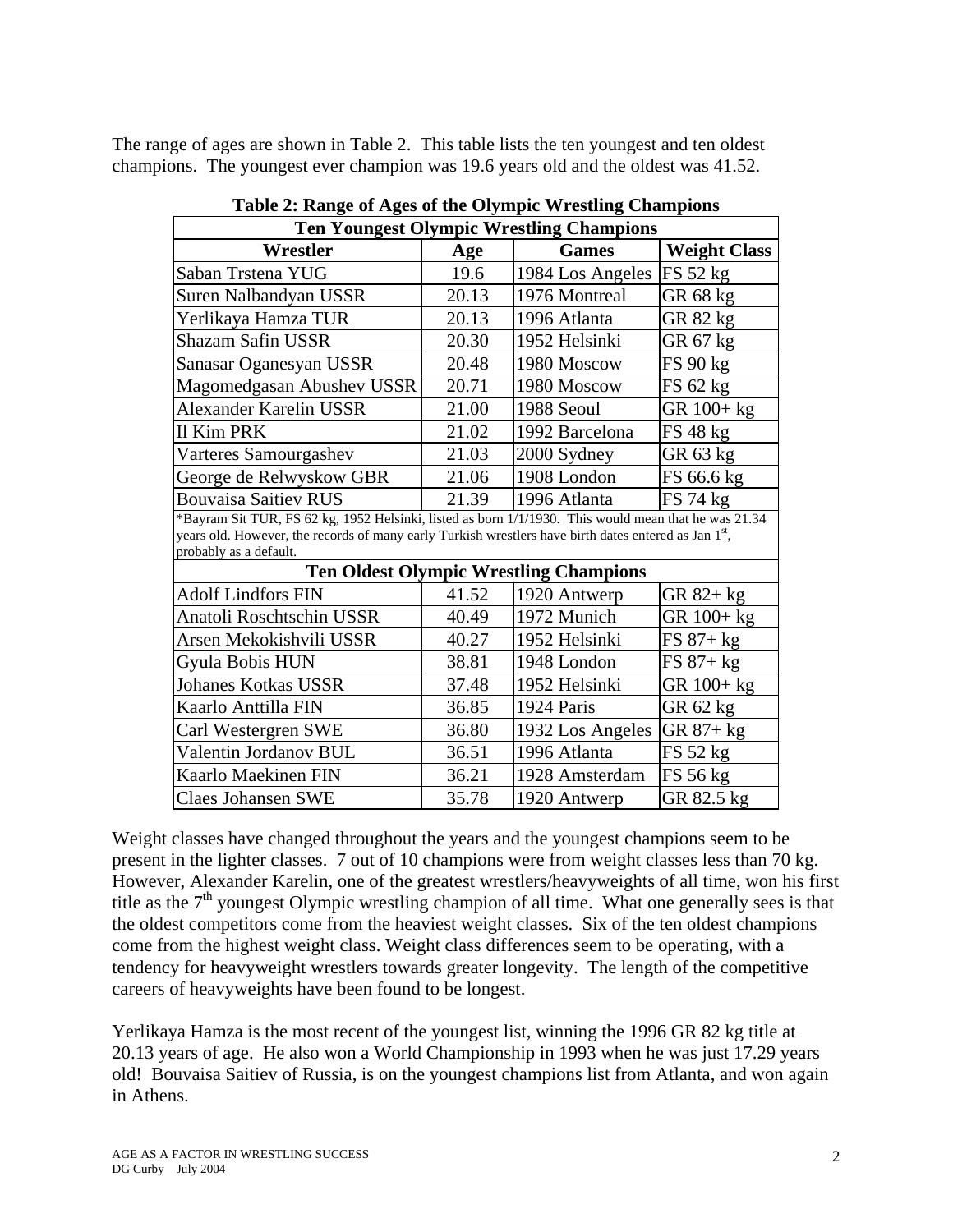

Adolf Lindfors, 1920 - The oldest Olympic Wrestling Champion at 41.52



 Valentin Jordanov had both a long and successful career. He won his first World Championship in 1983, and won an Olympic gold in Atlanta at 36.51 years old.



Anatoli Roschtschin is the second oldest Olympic wrestling champion, having won his last gold in 1972, at the age of 40.49 years old.



Yerlikaya Hamza, 1996 Just over 20 when he won Gold in Atlanta. He was 17 when he won a World Championship!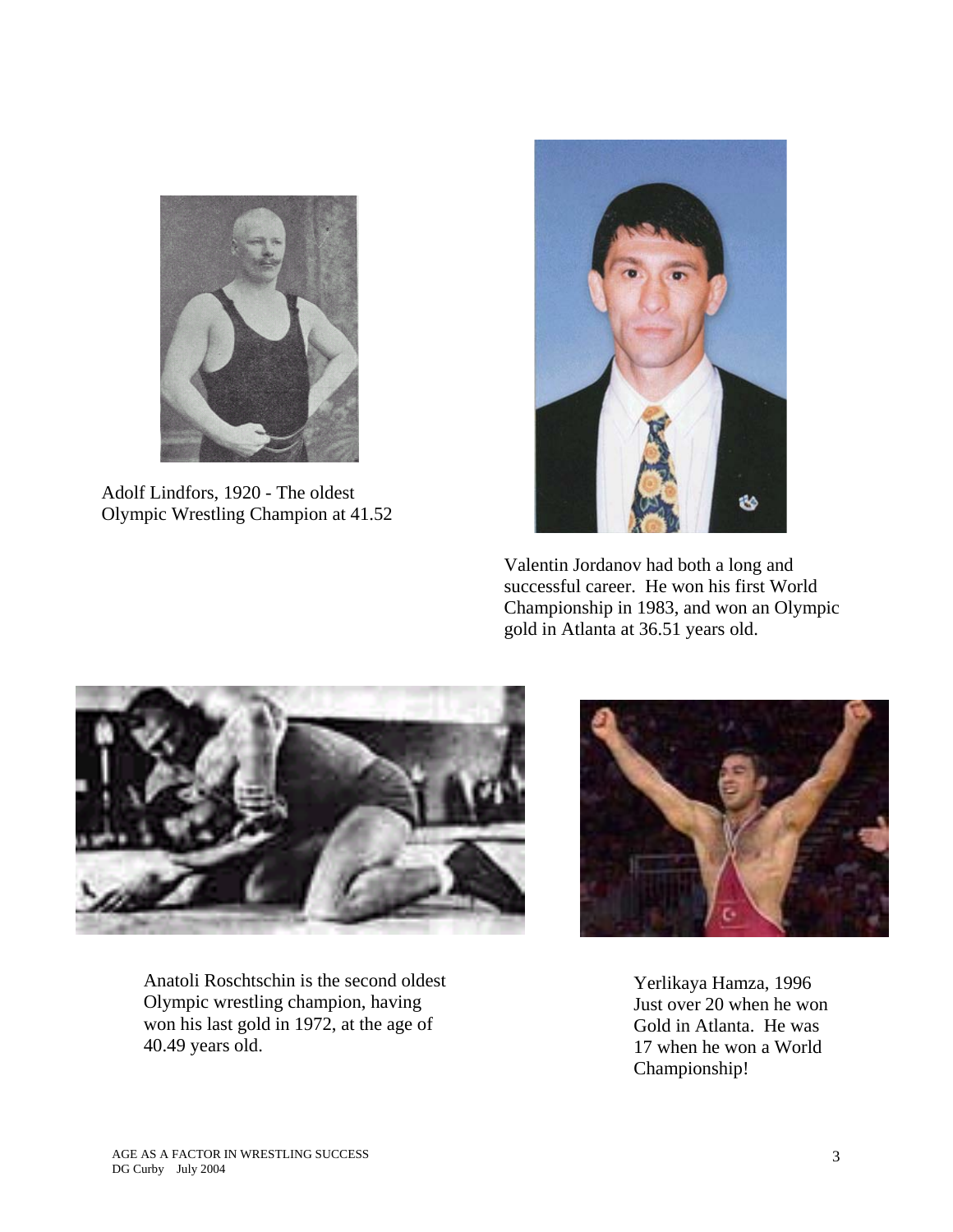Some American wrestlers of interest are: Henry Wittenberg, the oldest American Gold Medalist, at 87 kg in 1948 when he was 33.92 years old; and the youngest American Olympic Champion, Peter Mehringer who won the FS 87 kg class in the 1932 games when he was 22.04 years old.

Bruce Baumgartner won a bronze medal at the Atlanta Games, 130 kg class, FS, at 35.74 years of age. Chris Campbell won a bronze in Barcelona in FS at age 37.87 at 90 kg. Jimmy Carr, at 17.58 years of age, was the youngest US wrestling Olympian, in the 1972 Games, in FS at 114.5 lbs.

| Wt. Class | Wrestler                 | Country            | Age   |
|-----------|--------------------------|--------------------|-------|
| 55        | <b>Istvan Majoros</b>    | <b>HUN</b>         | 30.12 |
| 60        | Ji-Hyun Jung             | <b>KOR</b>         | 21.42 |
| 66        | <b>Farid Mansurov</b>    | AZE                | 22.29 |
| 74        | Dokturishvili, Alexander | <b>UZB</b>         | 24.59 |
| 84        | Alexej Michin            | <b>RUS</b>         | 25.55 |
| 96        | <b>Ibragim Gaber</b>     | EGY                | 24.99 |
| 120       | <b>Khassan Baroev</b>    | <b>RUS</b>         | 21.73 |
|           |                          | <b>Average Age</b> | 24.38 |

**Athens - 2004 Ages of Greco-Roman Olympic Champions** 

#### **Ages of Men's Freestyle Champions**

| Wt. Class | Wrestler                | Country    | Age   |
|-----------|-------------------------|------------|-------|
| 55        | <b>Maylet Batirov</b>   | <b>RUS</b> | 20.71 |
| 60        | YM Quintana             | <b>CUB</b> | 24.58 |
| 66        | <b>Elbrus Tedeev</b>    | <b>UKR</b> | 29.73 |
| 74        | <b>Bouvaisa Saitiev</b> | <b>RUS</b> | 29.47 |
| 84        | Cael Sanderson          | <b>USA</b> | 25.19 |
| 96        | Khadshimourad Gatsalov  | <b>RUS</b> | 21.72 |
| 120       | <b>Artur Taimazov</b>   | <b>UZB</b> | 25.11 |
|           |                         | Average    | 25.21 |

| Women-2004 |  |
|------------|--|
|            |  |

| Wt. Class | Wrestler     | Country            | Age   |
|-----------|--------------|--------------------|-------|
| 48        | Irina Melnik | <b>UKR</b>         | 22.54 |
| 55        | Saori Yosida | <b>JPN</b>         | 21.88 |
| 63        | Kaori Icho   | <b>JPN</b>         | 20.19 |
|           | Wang Xu      | <b>CHN</b>         | 18.91 |
|           |              | <b>Average Age</b> | 20.88 |

**Women:** Women competed in their first Olympic wrestling competition in Athens. They are approximately 4-5 years younger than their male counterparts. This probably reflects the relative recent development of women's wrestling. As more structures (Olympic resident training) are put in place for post education competition, this age will probably increase.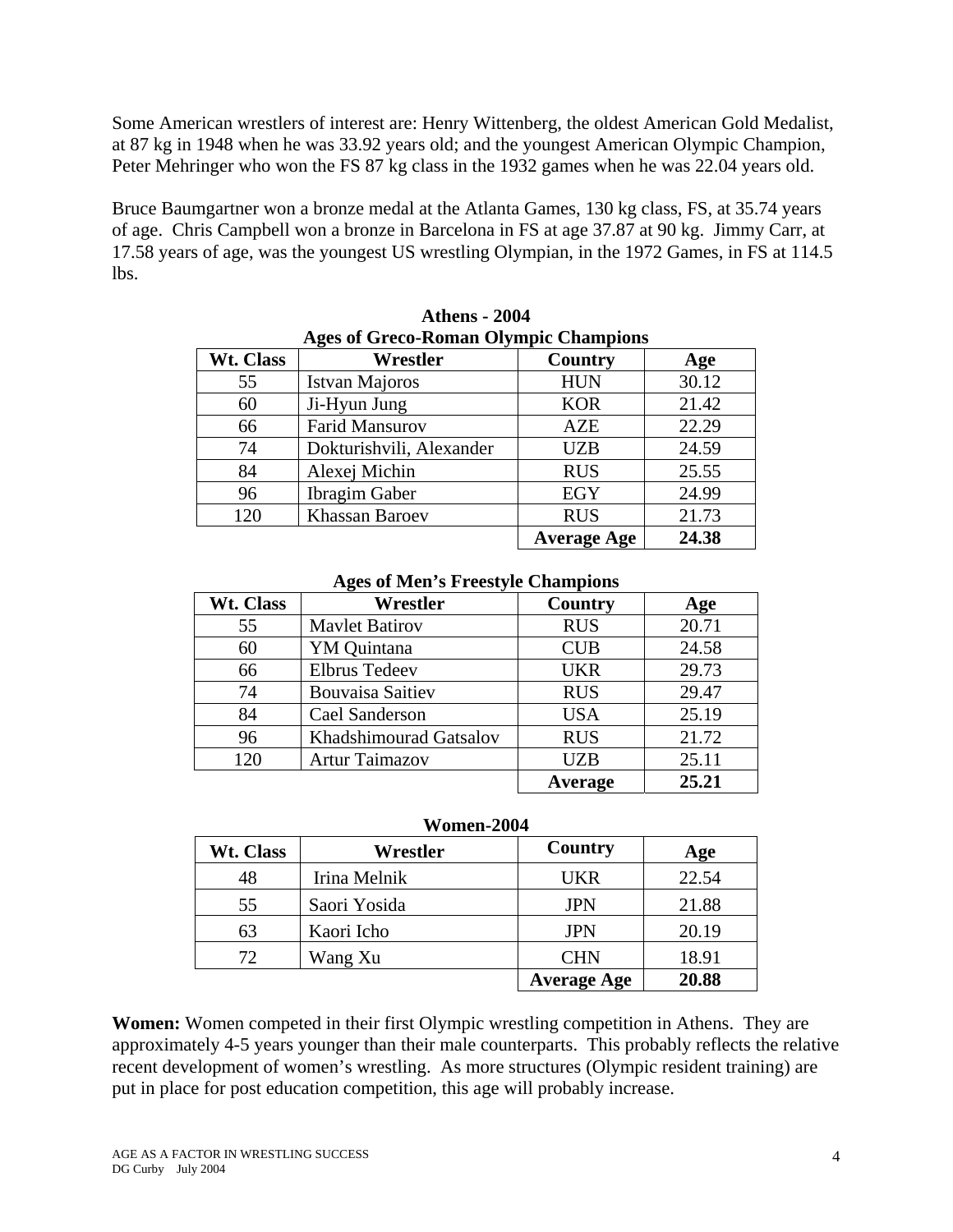There are factors operating at both ends of the age distribution affecting the chances for observing champions that are either very young or relatively old. Most young champions are certainly prodigies with a "genius" for wrestling.

## **SOME FACTORS THAT MAY INCREASE CHANCES FOR EARLY SUCCESS**

1) **Growth and Maturation** There has been a steady increase in height and weight at all ages from birth to adulthood. There has been a general increase in the height and weight of Olympic athletes during the last generation. This has been matched with an acceleration in sexual maturity. In women, there has been a steady decrease in the age of menarche – from 17 in 1840 to 13.5 in 1960. A trend of earlier maturation has been observed in boys who reach their maximum height at an earlier age than a generation ago.

2) **Talent Identification** Systematic identification and selection of young athletes, along with earlier specialized training could also be factors.

3) **Weight Training** The use of weight training is now widespread in the training regimens of most young athletes. Most physiological parameters peak in the early 20's.

At the other end of the age spectrum, we know that physiological functional capacity declines with age. There are declines in aerobic capacity, peak strength and power.

# **SOME FACTORS THAT MAY INCREASE THE LONGEVITY OF WRESTLING CHAMPIONS ARE:**

**Training Programs** that slow the aging process. What may have formerly been considered "normal" deterioration may be forestalled by continuous training.

**Preservation of Strength** Many of the oldest champions compete in the heaviest weight class. Is strength more of a factor in this class? Bulgarian research indicates that the competitors in the heaviest weight categories have the longest careers at the international level of 10.7 years.

**Improved Tactics and Psychological Preparation** Veterans can take advantage of experience. This could be especially valuable in controlling competition stress, and application of tactics and strategy.

**Improved Sports Medicine** Improved training, which again includes weight training, along with better medical care, may provide athletes the ability to withstand the rigors of training and competition. This includes prevention, better treatment of injuries, and rehabilitation. Surgical repair is an important factor in extending careers.

**Professionalization of Sport** This cultural phenomenon has provided athletes with the financial support so an athlete can remain in sport longer, before having to go on to their "real world" career. Some examples are support through sport federations, endorsements, sponsorships, and prize money.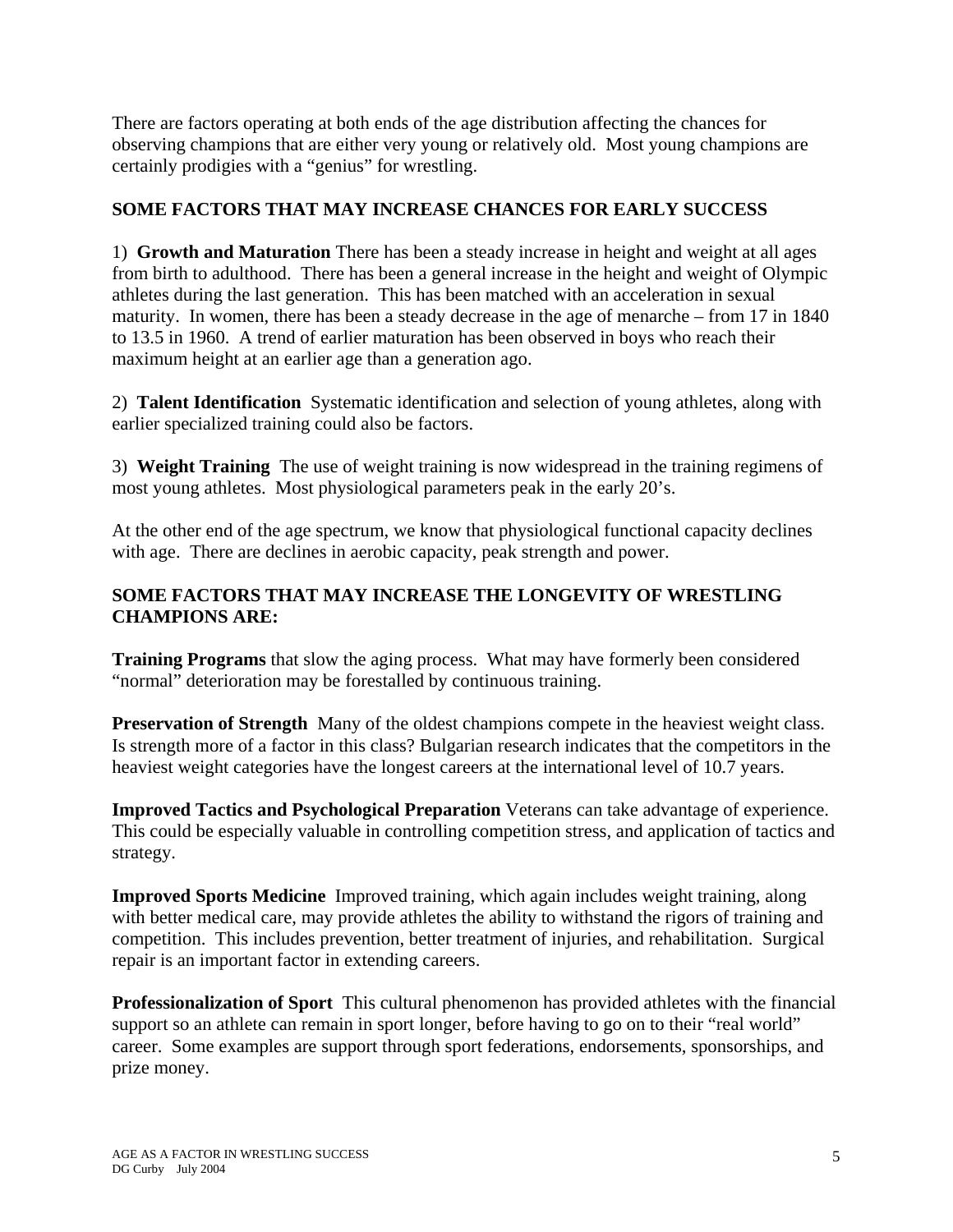How old were the American teams in Athens?

|           | age on uay of finals in Athens) |                |       |
|-----------|---------------------------------|----------------|-------|
| Wt. Class | Wrestler                        |                | Age   |
| 55        | <b>Stephen Abas</b>             |                | 26.63 |
| 60        | Eric Guerrero                   |                | 27.29 |
| 66        | Jamill Kelly                    |                | 26.84 |
| 74        | Joe Williams                    |                | 29.76 |
| 84        | Cael Sanderson                  |                | 25.19 |
| 96        | Daniel Cormier                  |                | 25.44 |
| 120       | Kerry McCoy                     |                | 30.07 |
|           |                                 | <b>Average</b> | 27.32 |

### **Ages of USA Men's Freestyle Olympic Team-2004 (age on day of finals in Athens)**

### **Ages of USA Men's Greco-Roman Olympic Team-2004 (age on day of finals in Athens)**

| Wt. Class | Wrestler              |         | Age   |
|-----------|-----------------------|---------|-------|
| 55        | Dennis Hall           |         | 33.56 |
| 60        | James Gruenwald       |         | 34.21 |
| 66        | Oscar Wood            |         | 29.18 |
| 74        | Keith Sieracki        |         | 33.09 |
| 84        | <b>Brad Vering</b>    |         | 27.01 |
| 96        | <b>Garrett Lowney</b> |         | 24.90 |
| 120       | <b>Rulon Gardner</b>  |         | 33.03 |
|           |                       | Average | 30.71 |

Both American men's team's were mature groups. The Greco-Roman team average is over three years older than the Olympic champion average of 27.15. Veteran teams are what one would expect at the end of an Olympic cycle.

| $\alpha_{\rm sc}$ on $\alpha_{\rm d}$ or mans in Amens, |                           |                    |       |
|---------------------------------------------------------|---------------------------|--------------------|-------|
| Wt. Class                                               | Wrestler                  |                    | Age   |
| 48                                                      | Patricia Miranda          |                    | 25.20 |
| 55                                                      | Tela O'Donnell            |                    | 22.10 |
| 63                                                      | Sara McMann               |                    | 23.91 |
| 72                                                      | <b>Toccara Montgomery</b> |                    | 21.65 |
|                                                         |                           | <b>Average Age</b> | 23.22 |

#### **Ages of USA Women's Freestyle Olympic Team-2004 (age on day of finals in Athens)**

The average age of this first American women's Olympic wrestling team is just over 23 years old. It will be interesting to track the evolution of this division.

### **Beijing 2008?**